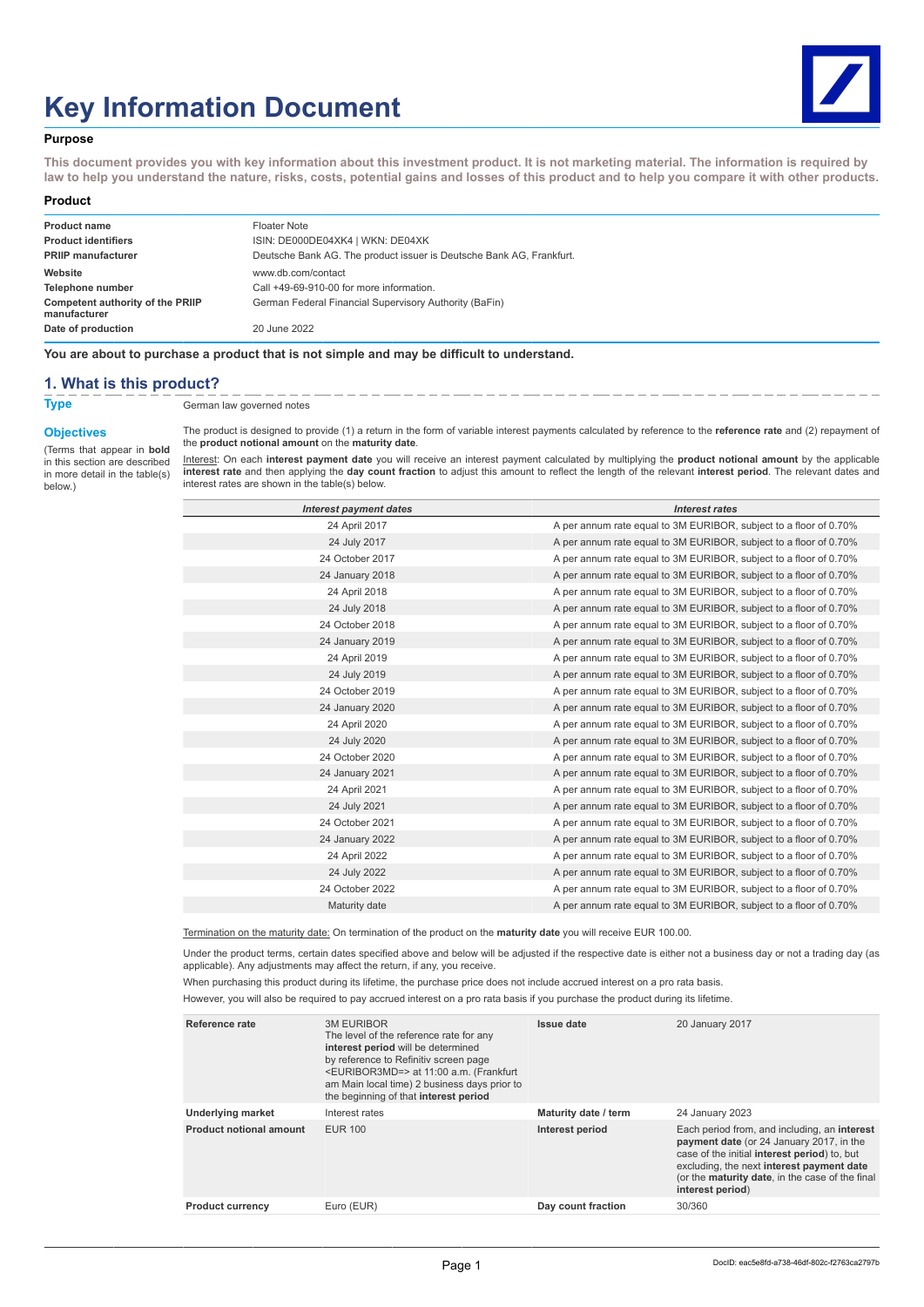The issuer may terminate the product with immediate effect in the event of obvious written or mathematical errors in the terms and conditions or if certain extraordinary events provided in the terms and conditions occur. Examples of extraordinary events include (1) material changes and (2) events, in particular due to changes in certain external conditions that hinder the issuer in meeting its obligations in connection with the product or – depending on the terms and conditions of the security – otherwise affect the product and/or the issuer. In case of immediate termination, the return (if any) may be significantly lower than the purchase price, but will reflect the product's market value and, if higher, any minimum redemption (alternatively, in some cases the corresponding compounded amount may be paid out at the product's scheduled maturity). Instead of immediate termination, the issuer may also amend the terms and conditions.

Provided that in the event of any inconsistency and/or conflict between the foregoing paragraph and any applicable law, order, rule or other legal requirement of any governmental or regulatory authority in a territory in which this product is offered, such national requirements shall prevail.

**Intended retail investor**

**Risk indicator**

**Performance scenarios**

The product is intended for private clients who pursue the objective of general capital formation/asset optimization and have a short-term investment horizon. This product is a product for clients who have sufficient knowledge and / or experience to make an informed investment decision. The investor cannot bear any losses on the capital invested and attaches importance to capital protection.

# **2. What are the risks and what could I get in return?**



The summary risk indicator is a guide to the level of risk of this product compared to other products. It shows how likely it is that the product will lose money because of movements in the markets or because we are not able to pay you.

We have classified this product as 1 out of 7, which is the lowest risk class. This rates the potential losses from future performance at a very low level, and poor market conditions are very unlikely to impact our capacity to pay you.

You are entitled to receive back at least 100.00% of your capital. However, this protection against future market performance will not apply if you cash in before maturity or in case of immediate termination by the issuer.

If we are not able to pay you what is owed, you could lose your entire investment.

**Market developments in the future cannot be accurately predicted. The scenarios shown are only an indication of some of the possible outcomes based on recent returns. Actual returns could be lower.**

| <b>Investment: EUR 10,000</b> |                                                                           |                              |
|-------------------------------|---------------------------------------------------------------------------|------------------------------|
| <b>Scenarios</b>              |                                                                           | 7 months                     |
|                               |                                                                           | (Recommended holding period) |
| <b>Stress scenario</b>        | What you might get back after costs<br>Percentage return (not annualised) | EUR 10.046.28<br>$0.46\%$    |
| Unfavourable scenario         | What you might get back after costs<br>Percentage return (not annualised) | EUR 10.046.28<br>0.46%       |
| <b>Moderate scenario</b>      | What you might get back after costs<br>Percentage return (not annualised) | EUR 10.046.28<br>0.46%       |
| <b>Favourable scenario</b>    | What you might get back after costs<br>Percentage return (not annualised) | EUR 10.046.28<br>0.46%       |

The average returns shown in the above table are not annualised, which means they may not be comparable to the average returns shown in other key information documents.

This table shows the money you could get back over the next 7 months under different scenarios, assuming that you invest EUR 10,000.

The scenarios shown illustrate how your investment could perform. The recommended holding period for this product is less than one year. The figures are therefore not calculated on a per year basis, but for the recommended holding period. Figures in this section and "4. What are the costs?" are therefore not comparable with figures given for products with a recommended holding period of at least one year. The scenarios presented are an estimate of future performance based on evidence from the past on how the value of this investment varies, and are not an exact indicator. What you get will vary depending on how the market performs and how long you keep the product. The stress scenario shows what you might get back in extreme market circumstances, and it does not take into account the situation where we are not able to pay you.

The figures shown include all the costs of the product itself, but may not include all the costs that you pay to your advisor or distributor. The figures do not take into account your personal tax situation, which may also affect how much you get back.

### **3. What happens if Deutsche Bank AG, Frankfurt is unable to pay out?**

You are exposed to the risk that the issuer might be unable to fulfil its obligations in respect of the product – e.g. in the event of insolvency (inability to pay / over-indebtedness) or an administrative order of resolution measures. In case of a crisis of the issuer such an order can also be issued by a resolution authority in the run-up of an insolvency proceeding. In doing so, the resolution authority has extensive intervention powers. Among other things, it can reduce rights of the investors to zero, terminate the product or convert it into shares of the issuer<br>and suspend rights of the inv keyword "Haftungskaskade". A total loss of your capital invested is possible. The product is a debt instrument and as such is not covered by any deposit protection scheme.

### **4. What are the costs?**

The Reduction in Yield (RIY) shows what impact the total costs you pay will have on the investment return you might get. The total costs take into account one-off, ongoing and incidental costs. The amounts shown here are the cumulative costs of the product itself, for the recommended holding period. They include potential early exit penalties. The figures assume you invest EUR 10,000. The figures are estimates and may change in the future.

| <b>Costs over time</b> | <b>Investment: EUR 10,000</b> |                                                             |
|------------------------|-------------------------------|-------------------------------------------------------------|
|                        | <b>Scenarios</b>              | If you cash in at the end of the recommended holding period |
|                        | <b>Total costs</b>            | EUR 0.00                                                    |
|                        | Impact on return (RIY)        | $0.00\%$                                                    |
|                        |                               |                                                             |

The reduction in yield shown in the above table is not annualised, which means it may not be comparable to the reduction in yield values shown in other key information documents.